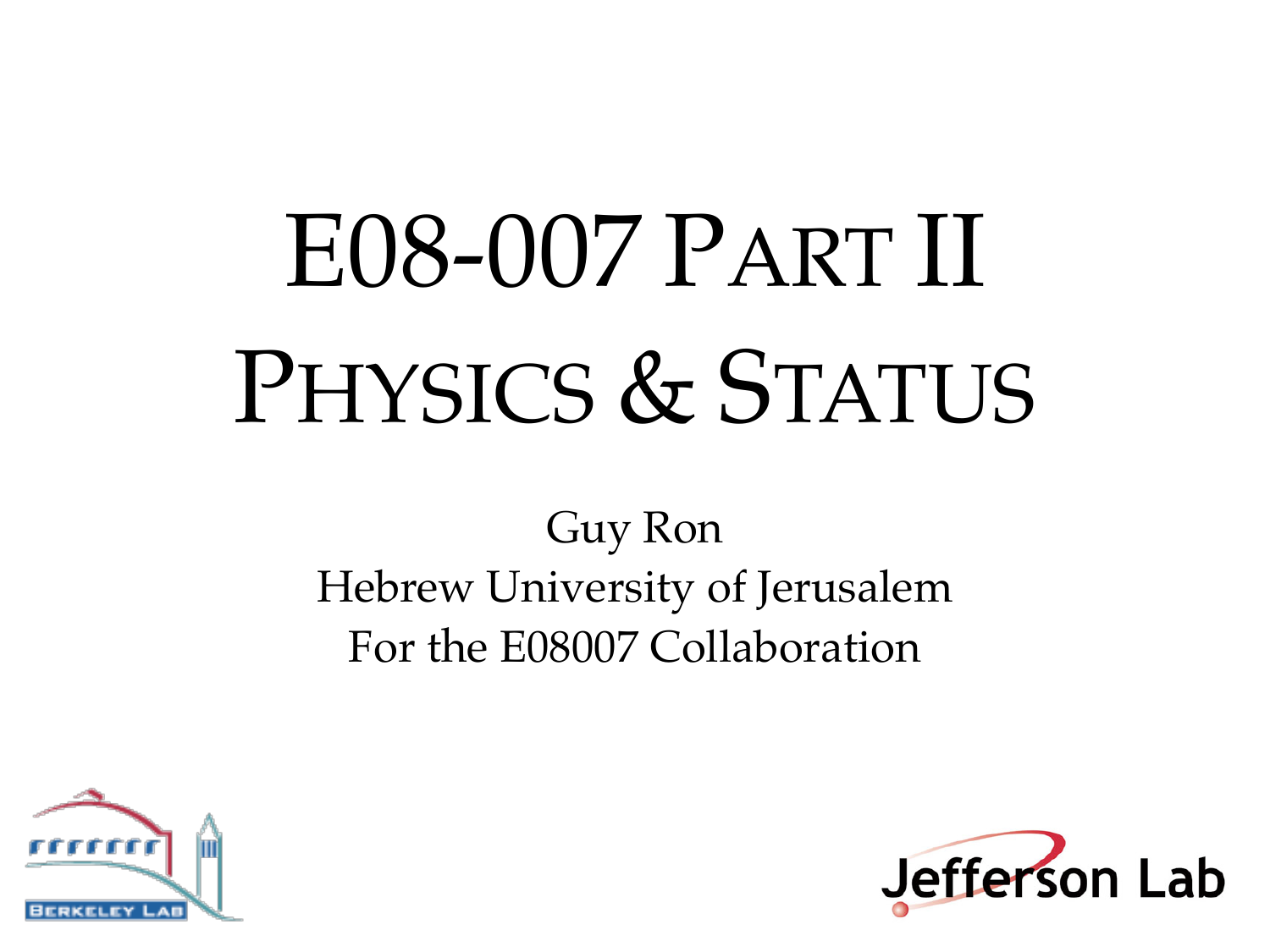# GENERAL

- Part II of a two part experiment to measure the proton form factor ratio at high precision downto  $Q^2 \sim 0.015$  $GeV<sup>2</sup>$ .
- Part I completed during 2008 using recoil polarization (HRS) and electron tagging (BigBite).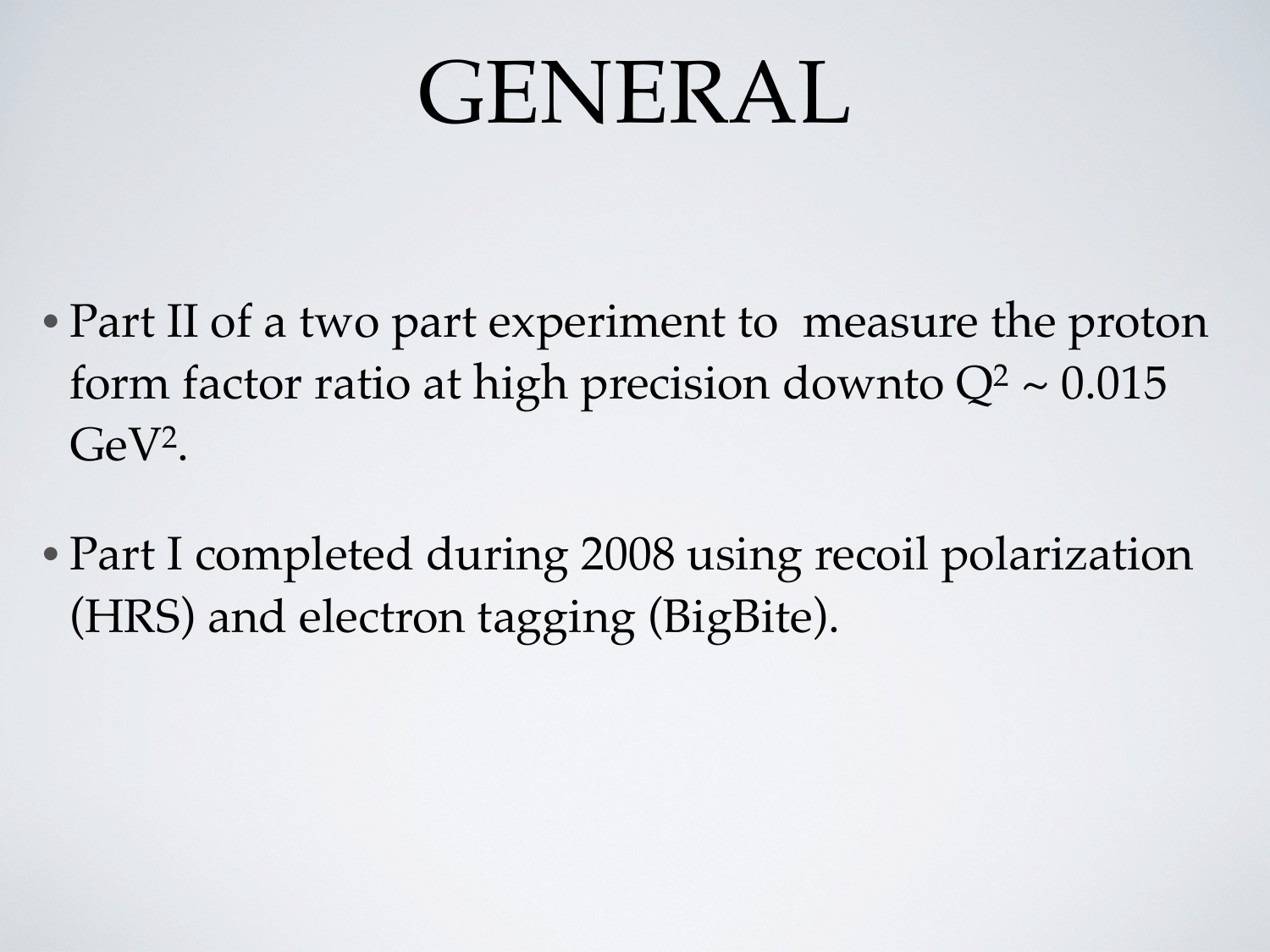#### THE GENERAL IDEA **PART OF APPLITE**

- Polarized electron polarized target.  $P_{\alpha}$ <sup>1</sup> romized creation **(equal acceptance).**
- •Measure asymmetry in both HRSs at the same time (equal acceptance). **• Measure asymmetry if** bournous at the s







*i* external interesting the target spin with respect to the target spin with respect to the target spin with  $\frac{1}{2}$ *q* **in** • Except asymmetries, everything is purely **0.040 1.42** kinematical factors.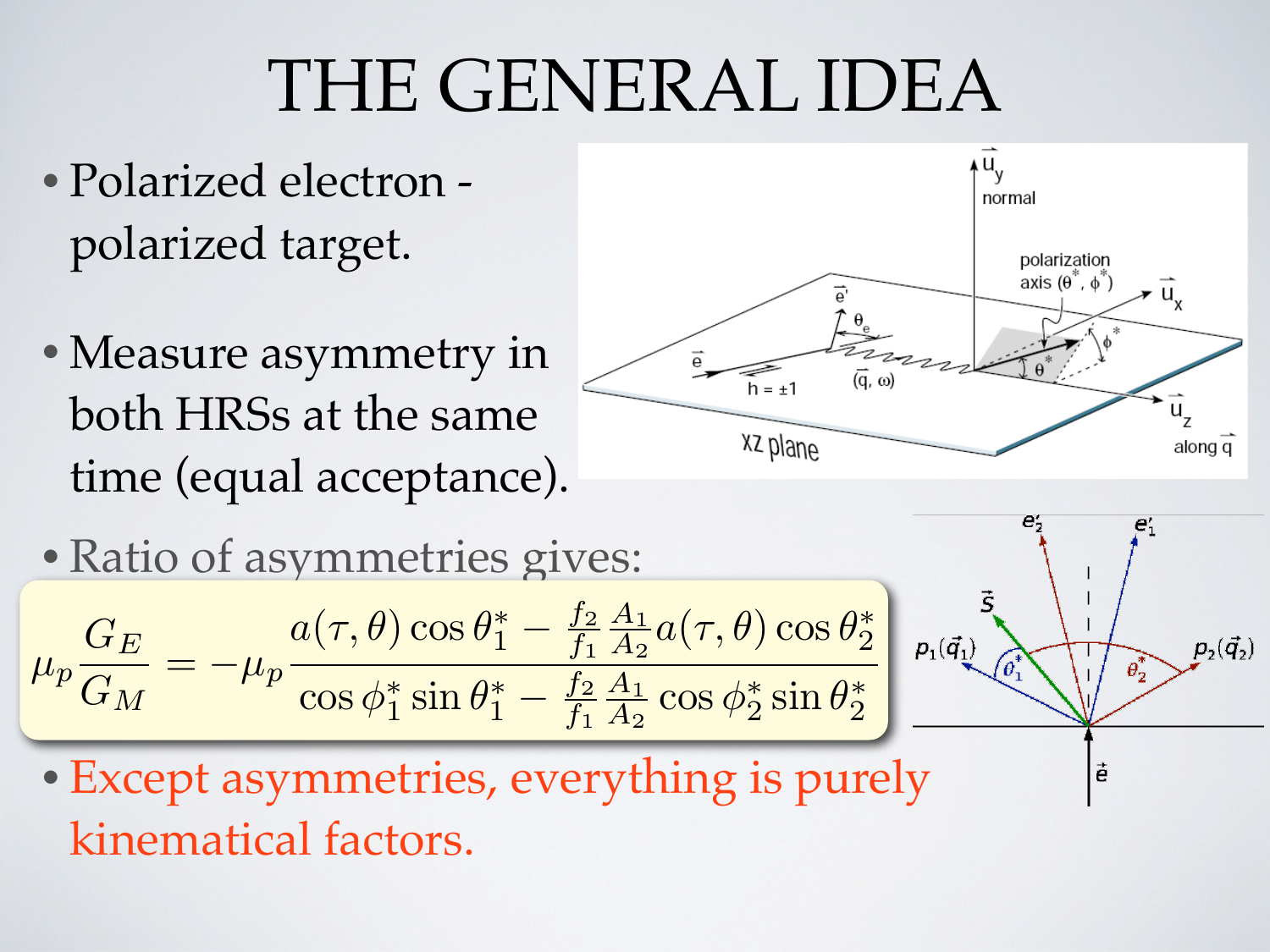# **Complements MAINZ**

# Overlaps LEDEX, E08007-I - Different technique (systematics)

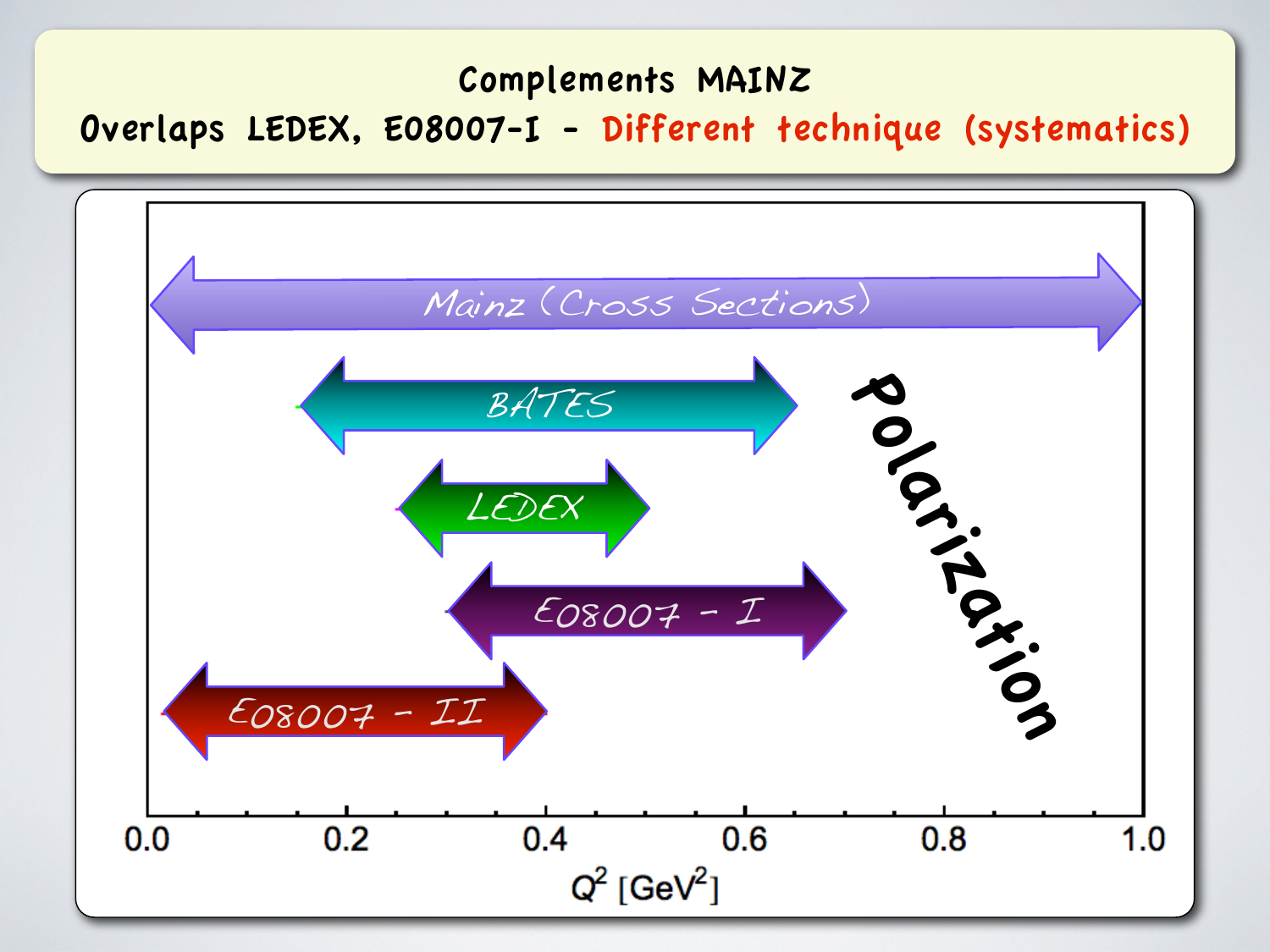**Results from E08007 (X. Zhan)**

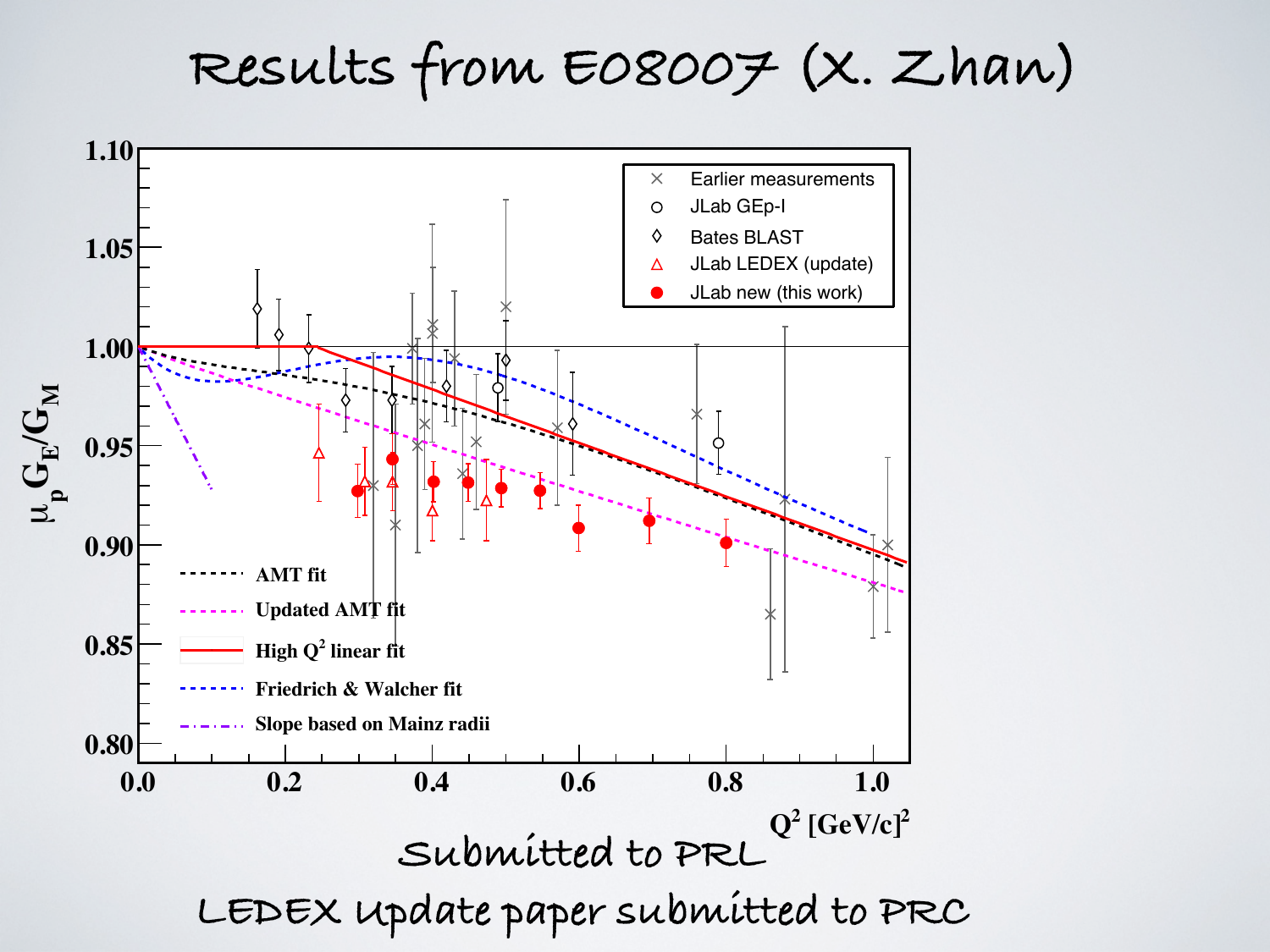#### **But Also....**



**PSI Lamb shift in muonic Hydrogen. Inconsistent with other measurements. Hot Topic.... E08007-II will help resolve it.**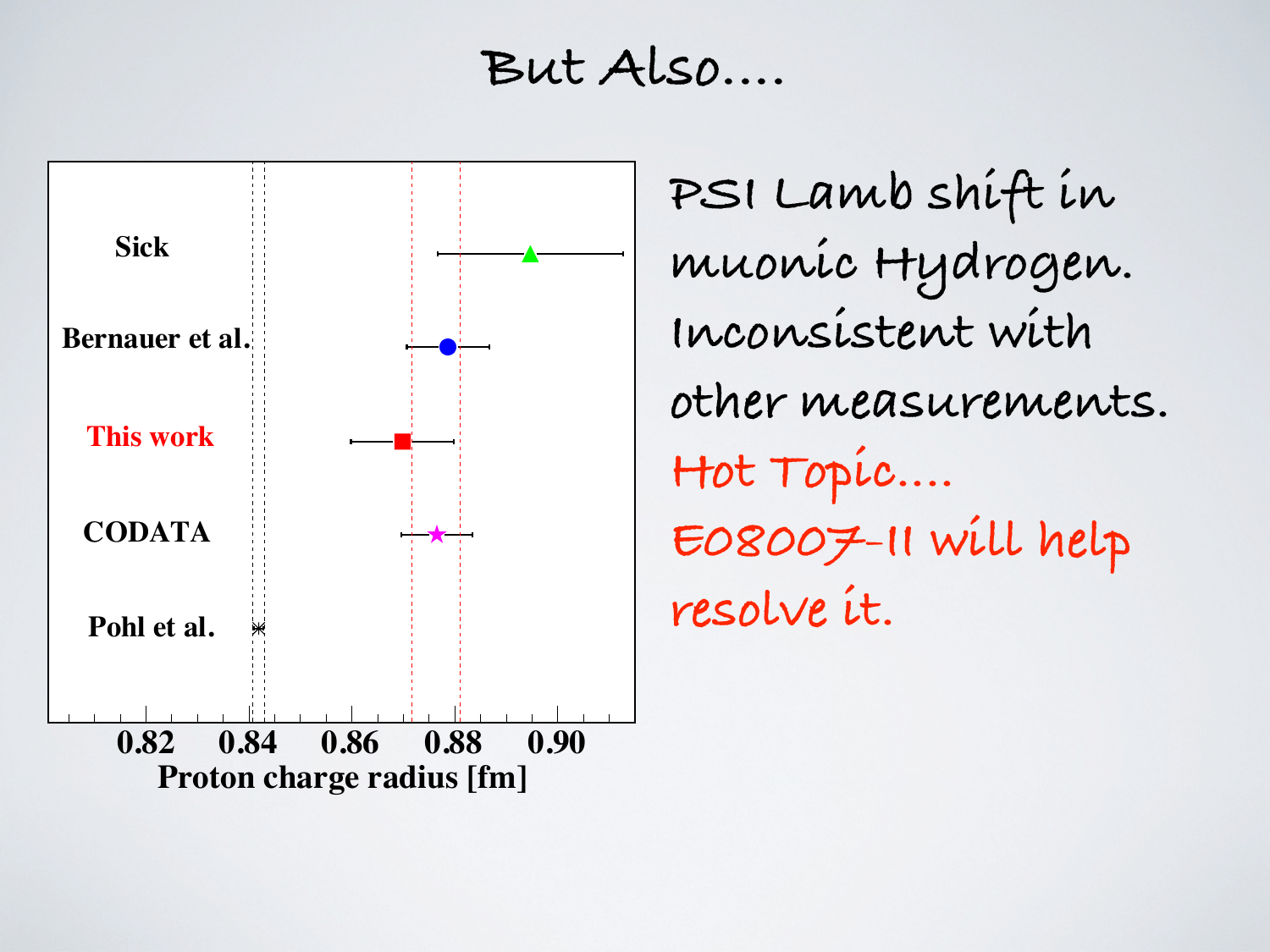# **Relation to Part I**

- Phase-I (polarization transfer)
	- High precision (mostly sub-%) extraction of  $R = \mu_p G_{Ep}/G_{Mp}$
	- Suggests R < 1 even for very low Q2
	- Global fit with TPE:  $\langle r_p^2 \rangle = 0.873(14)$  fm
	- 3% below previous value (Sick): 0.897(18) fm; CODATA (2006) value: 0.877(7) fm
	- If R=1 as Q2 approaches zero, yields 0.015 fm change in charge radius

#### • Phase-II (pol. Target - 2012)

- Extract R down to  $Q^2 = 0.015$
- Good overlap with Phase-I
- First precise extraction of magnetic radius
- Linear approach to  $Q^2=0$  ?
	- ~3% smaller magnetic radius
	- No region where magnetization, charge are simply sum of quarks.

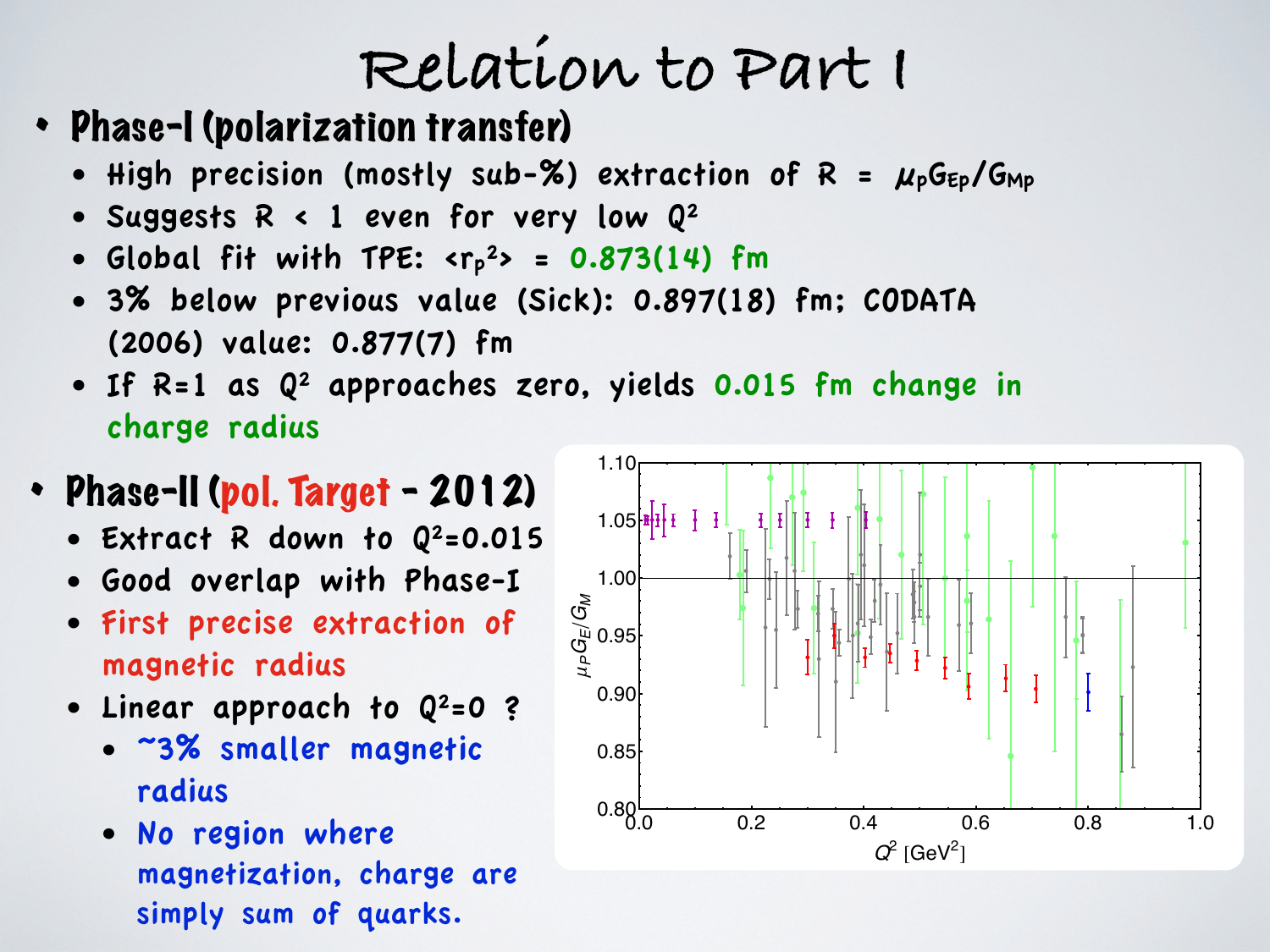### **Changes since the proposal**

- **• Septa no longer movable.**
- **• Target rotation angle changed several times (now settled on 20deg - like the proposal).**
- **• Target polarization could be lower (2.5T field).**
- **• None of these is a show stopper:**
	- **• Bin in Q2 over septa acceptance.**
	- **• Add 1.6GeV beam energy.**
	- **• Add no-septa runs.**
	- **• New target angles actually work somewhat in our favor (higher Q2 settings may use 90deg rotation).**
	- **• Interleave (in energy, not target rotation) with E08-027.**
	- **• Need to increase beam time to compensate for lower polarization.**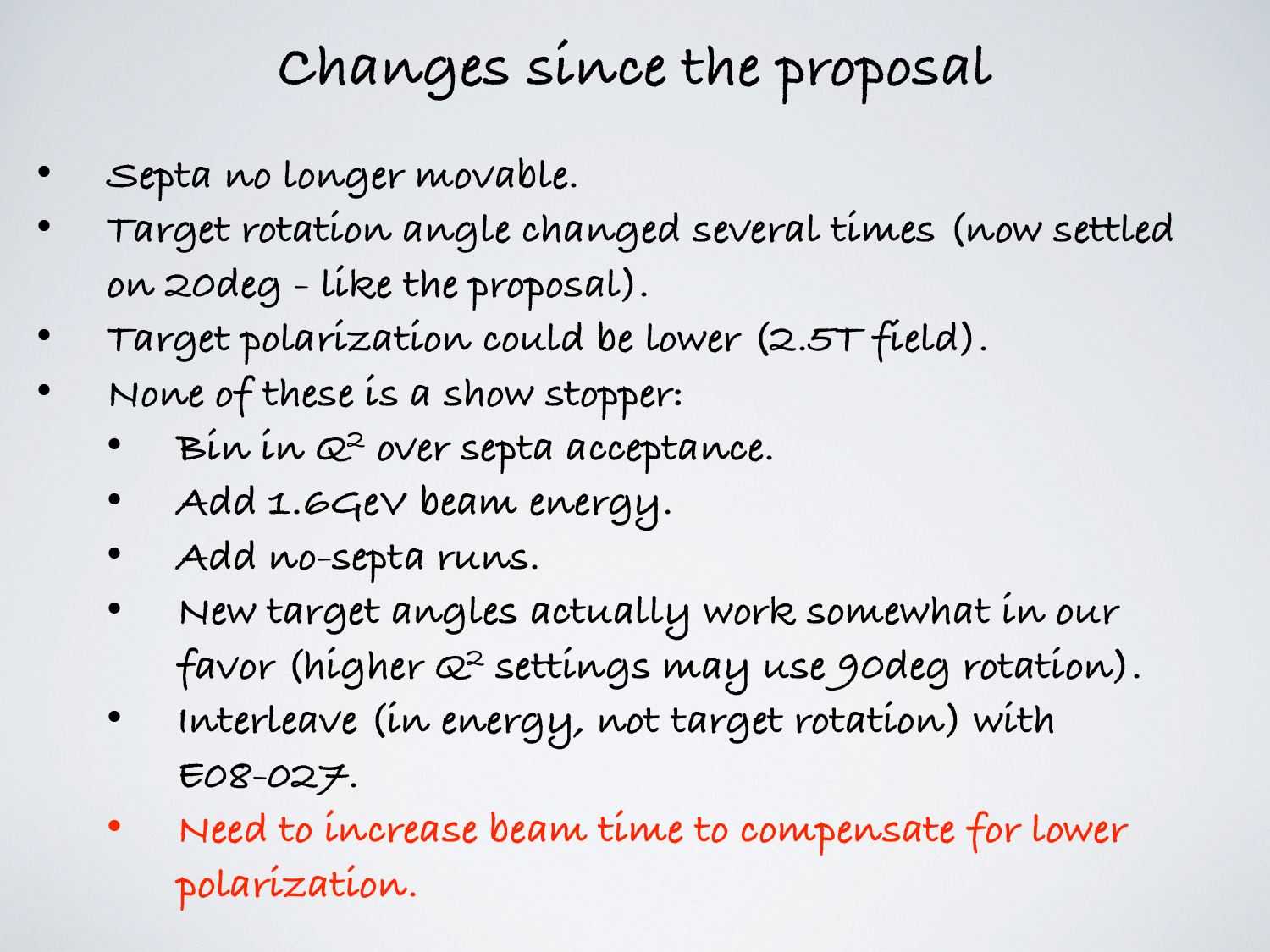#### **E08007 - Part II**

# **Commitments / Status**

- Active collaboration building up for the run.
- Lots of interest from theorists.
- 2 potential PhD students (HUJI + TAU) but no commitments yet.
- Potential MsC student (HUJI).
- Funding for students exists.
- Can potentially commit techs for installation if needed according to Ed Folts, probably not useful.
- Equipment:
	- Function generator purchased awaiting delivery (will ship/FedEx to JLab when delivered).
	- Machining BPM stands at HUJI (estimate shipping early June).
	- Additional machining possible at TAU if needed (but not much).
	- HU500 Pump bought by Rutgers.
	- ~6K\$ of machining in the Rutgers machine shop queue.